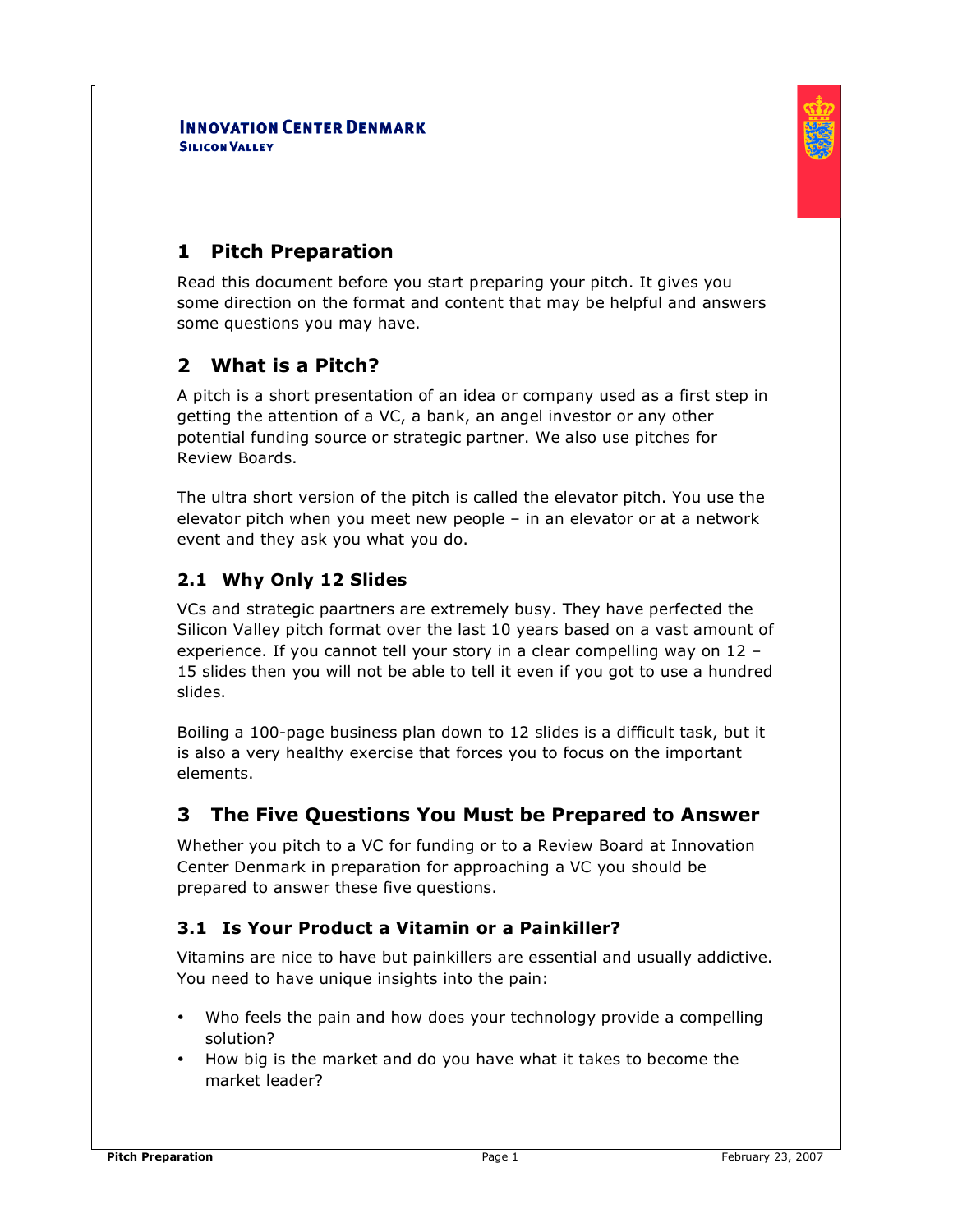- Is the pain real enough and the market large enough to justify establishing a company?
- Will customers seek you out for your solution?

#### **3.2 How Well Do You Know Your User?**

Successful products are built on customer traction. The VCs and the Review Board members will drill you on this issue:

- Do you know who will use your product or service?
- How will they use it?
- When will they use it and for how long?
- What other products and services do they use?
- Describe a day in the life of your user.
- Do you know how the think?
- Is the user also the buyer?

### **3.3 Who Are Your Competitors and What Are The Alternatives**

There are always competitors and/or alternatives. However we often meet companies that claim they do not have competitors. In Silicon Valley this is interpreted as a sign that you have not done your homework well enough. So be ready to answer these questions:

- Are your competitors giants that are likely to eat you for breakfast?
- Do they want to work with you?
- Is your success based on the failure of others?
- Are your competitors start-ups like yourself? How many are there?
- What are the alternatives to your solution?

#### **3.4 Do you have a CEO?**

This question is crucial if you are the founder and your company is still in the Ambition phase (Mad Scientist phase). Your skills in growing the business will be questioned and they will test you to evaluate if you can be coached with questions like:

- What is your role now?
- Who else do you need in order to make you successful?
- How do you plan to make the pie bigger and share equity
- When you get a CEO what will your role be?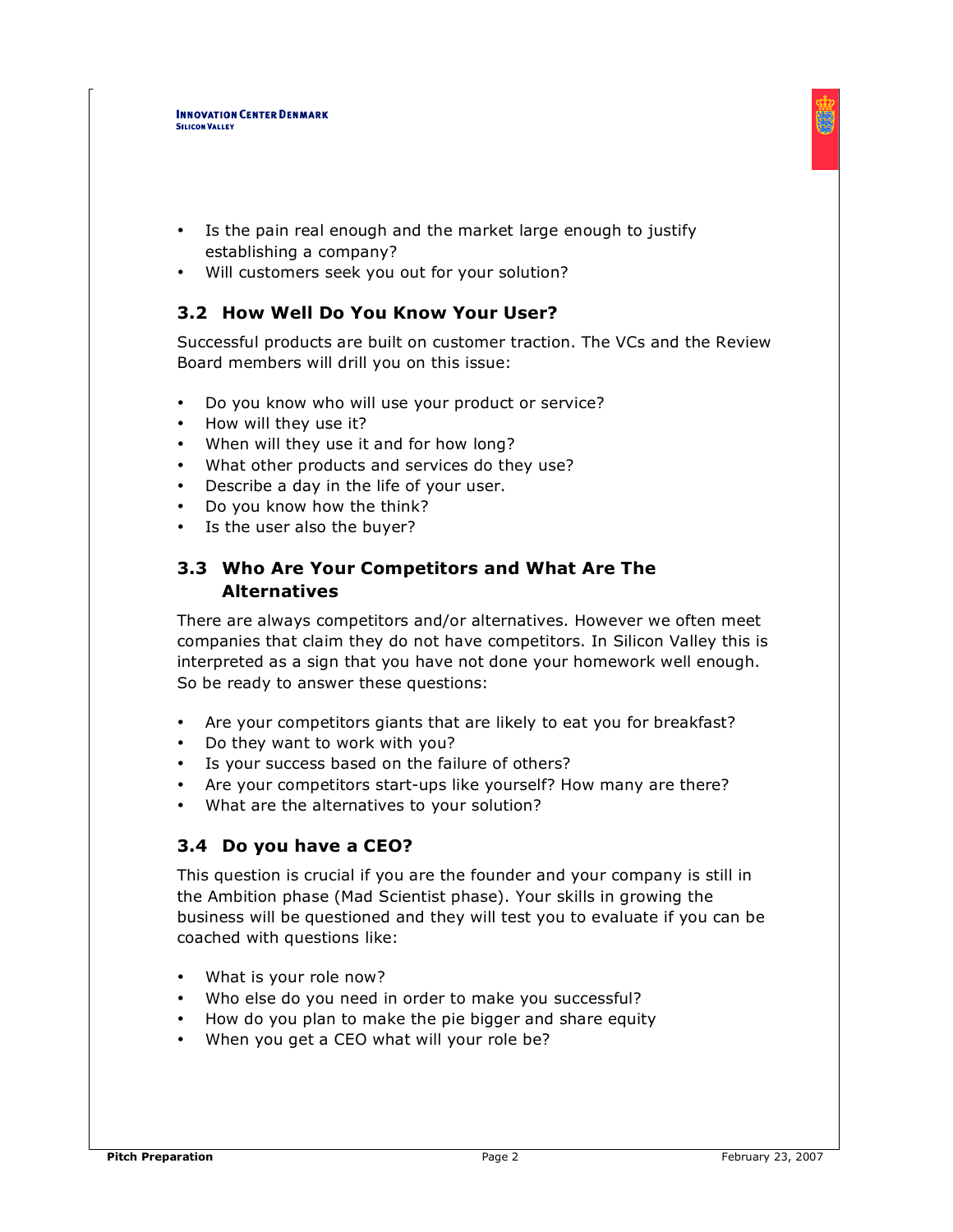## **3.5 If You Are Here to Raise Money: How Far Will This Money Take You?**

It is important that you have a realistic estimate of the money you will need and a plan for how to spend it so be prepared to answer questions like:

- Do you have a financing plan with milestones?
- How much total money do you need?
- How far will this money take you?
- Does the budget have a buffer for unforeseen costs and delays?
- What is the exit strategy?

## **4 Presentation Tips**

You only get one shot in front of the VC – so make the most out of it. Here are some basic presentation guidelines that should be followed:

- Do not read from your slides
- Have eye contact with your audience
- Track their reaction and skip subjects that they seem to know
- Stay on track even if the Review Board or the VC tray to get you off track
- Start with your elevator pitch
- When introducing the team include relevant fact only
- Limit yourself to brief and relevant market information. Show that you KNOW your market.
- Be prepared to go in-depth with the solution/technology if asked
- Stay on top of timing. Leave plenty of time for discussion.
- Stick to the 12 slides if you can. And under no circumstances more than 20!

## **5 Evaluation Criteria**

In Silicon Valley focus is on four main criteria:

- A team with exceptional people and strong expertise in the business area
- Unique business proposals based on a real need, with a differentiated value proposition and the ability to address a large market
- Innovative business models or technologies
- A well defined going to market strategy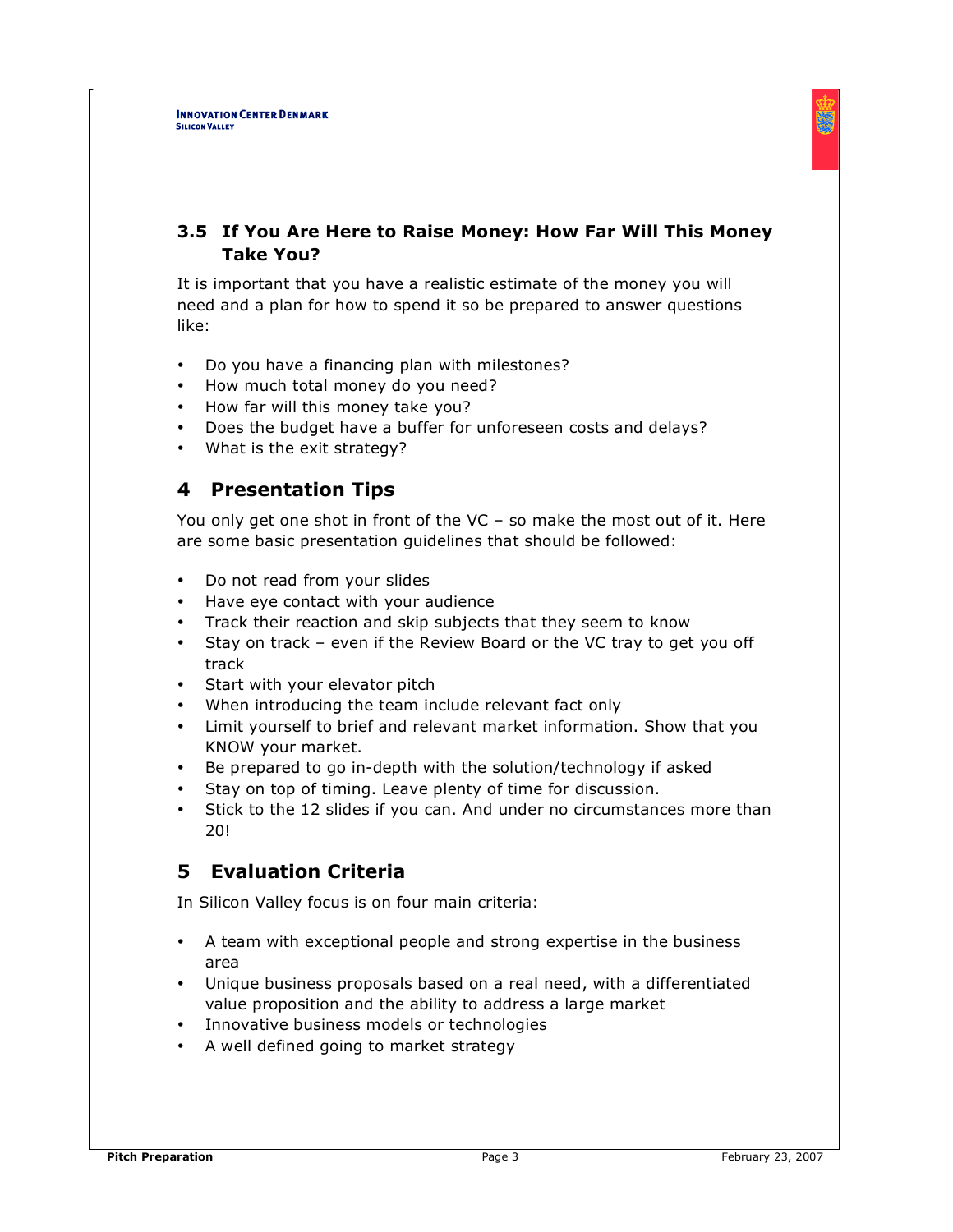

# **6 Need to know If You are Pitching to a VC**

Unsolicited business plans or emails do not work. You need to be introduced. And you need to be introduced to the right VC firm and the right partner in the VC firm. Innovation Center Denmark can facilitate such introductions either directly to the right VC partner or through our trusted network of business associates, lawyers, banks, research and network organizations.

## **6.1 What to send?**

If you get an introduction to a VC and they ask you to send them some information this is what you send:

- Executive Summary (see template)
- Pitch presentation (se template)

Do NOT send your 100+ page business plan.

The pitch is an efficient screening mechanism and part of the first step in the process of approaching a funding resource.

#### **6.2 Who Gets a Meeting?**

You will be invited to a first meeting based on four basic criteria (in order of importance):

- Who did the introduction
- The quality of your team
- Area of interest
- Investment phase

#### **6.3 The First Meeting**

If you get through to the first meeting expect it to last no more than an hour. Be prepared for the VC to be more interested in your team than in the business or technology itself. Do your research so you know exactly who you are talking to. What their background is and which other companies they have in their portfolio. Be prepared to improvise and read your audience. Skip slides they seem bored with or already know. Stand up and sell your team and you business.